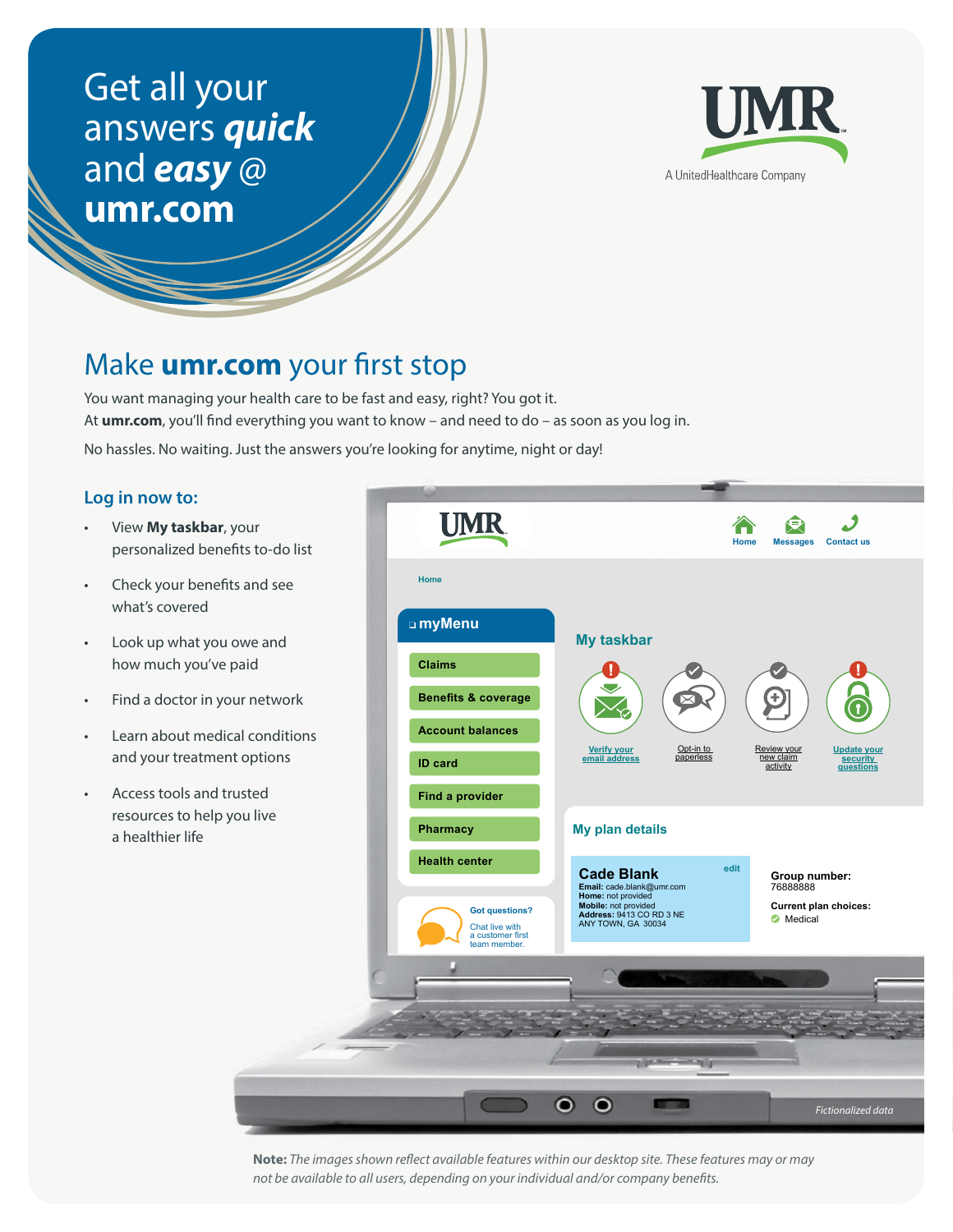# You don't need a Ph.D. to understand your benefits

We've made it easy to find the top things people want to know. Choose **Benefits & coverage** from myMenu to find out:

- What health care services are covered?
- What's your deductible, and are you close to reaching it?
- What's the cost difference between an in-network and out-of-network service?
- Is there a copayment for your office visit? If so, how much?

#### **Get your answers at a glance on [umr.com](http://www.umr.com)**

| <b>Additional benefits</b>                                                                                                                                                                                                    | <b>晶 Print</b>                                                                                                                                           | ? Help |  |  |  |  |
|-------------------------------------------------------------------------------------------------------------------------------------------------------------------------------------------------------------------------------|----------------------------------------------------------------------------------------------------------------------------------------------------------|--------|--|--|--|--|
| What benefit coverage would you like to know more about?<br>Select from the drop-down menu:<br><b>Choose a benefit</b><br><b>Diabetes</b><br>Home Health Care<br>Mental, Alcohol and Drug                                     |                                                                                                                                                          |        |  |  |  |  |
| <b>Hospital Services</b><br>Hospice<br>Routine Wellness Adult<br>Routine Care for Children<br>Chiropractic<br>Therapy<br>Maternity<br><b>Morbid Obesity</b><br>Radiation and Chemotherapy<br>Prior Authorization Requirements | <b>* Additional benefits</b><br>What benefit coverage would you like to know more about?<br>Select from the drop-down menu:<br>Maternity<br>$\checkmark$ |        |  |  |  |  |
|                                                                                                                                                                                                                               | <b>Maternity</b><br><b>Routine prenatal:</b><br>100% no deductible                                                                                       |        |  |  |  |  |
|                                                                                                                                                                                                                               | Delivery, postnatal, and non-routine prenatal care:<br>major medical benefits apply                                                                      |        |  |  |  |  |
|                                                                                                                                                                                                                               |                                                                                                                                                          |        |  |  |  |  |

**Glossary** abc

#### **Still confused about what a deductible is?**

Just click the glossary tile shortcut on the member home page to find common health care terms (including benefit terms) defined in plain, clear language.



# Did your dog eat your ID card?

*Fictionalized data*

#### **No worries. It's easy to get a replacement online**

Just click **ID card** from **myMenu** to see a copy of your card. With a couple more clicks you can have a new card mailed to your home.

Can't wait for the mailman? Print a temporary copy from our desktop site. Or, use your smart phone to view your ID card or fax a copy to your doctor's office.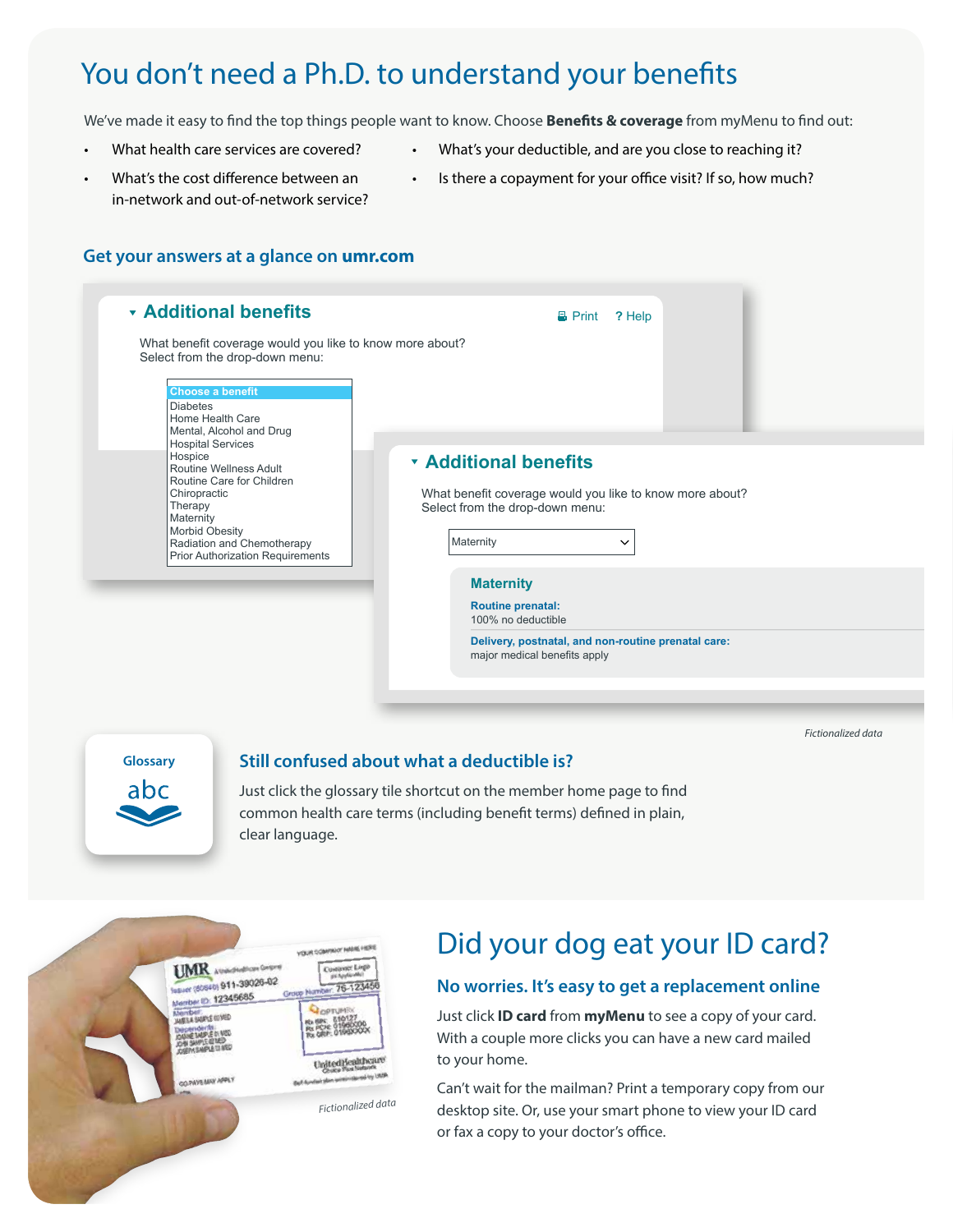# Don't be surprised by unexpected costs



### **Know the price you'll pay ahead of time**

Use the **Health cost estimator** to look up a treatment or procedure in your area.



### **Quickly see what you spent on health care this year**

Get a breakdown by the types of services, so you can see where all your money went.



### **Make sure you get your in-network discount**

Saves time - no waiting!

Do a quick search for participating doctors and facilities near you.

# Buried in paperwork? A single click lets you track all your claims

| <b>v</b> Claim activity                                             |                       |                        |                                                                          | <b>Download</b>     | $E$ Print  |
|---------------------------------------------------------------------|-----------------------|------------------------|--------------------------------------------------------------------------|---------------------|------------|
| entries<br>Show $All \vee$                                          |                       |                        |                                                                          | Filter your results |            |
| <b>CLAIMS INFORMATION</b>                                           | <b>SERVICE DATE v</b> | <b>PROVIDER</b> \$     | <b>BILLED AMOUNT</b>                                                     | <b>PLAN PAYS</b>    | YOU PAY \$ |
| Patient:<br><b>Karyn Blank</b>                                      | 02/17/20              | <b>Valley Hospital</b> | \$1351.00                                                                | \$1.193.00          | \$25.00    |
| Claim # 17055123456<br><b>View claim details</b><br><b>View EOB</b> | Status: Completed     |                        |                                                                          |                     |            |
| Patient:<br><b>Cade Blank</b>                                       | 02/15/20              | Hom, Gregory, Dr       | \$359.20                                                                 | \$0.00              | \$0.00     |
| Claim # 17054123456<br><b>View claim details</b><br><b>View EOB</b> | Status: Completed     |                        |                                                                          |                     |            |
| Patient:<br><b>Elizabeth Blank</b>                                  | 02/03/20              | Hom, Gregory, Dr       | \$290.00                                                                 | \$0.00              | \$0.00     |
| Claim # 17061123456<br><b>View claim details</b><br><b>View EOB</b> |                       |                        | Status: Denied - Accident info needed from pt. Action needed! Click here |                     |            |
| Patient:<br><b>Cade Blank</b>                                       | 01/12/20              | Moore, John, Dr        | \$370.00                                                                 | \$0.00              | \$215.95   |
| Claim # 17038123456<br><b>View claim details</b><br><b>View EOB</b> | Status: Completed     |                        |                                                                          |                     |            |

*Fictionalized data*

### **Hassle-free access when you need it**

Check in at your convenience to see if a claim has been processed and what you might owe. To get more details on a specific claim, click **View claim details** or **view EOB**. This will tell you the type of services provided, the amount billed and the amount paid, if any, and whether there's any action that needs to be taken before the claim can be processed.

You can choose to receive a secure e-mail any time you have a new EOB. And if you're not ready to give up paper completely, you can print out copies from our claims center.